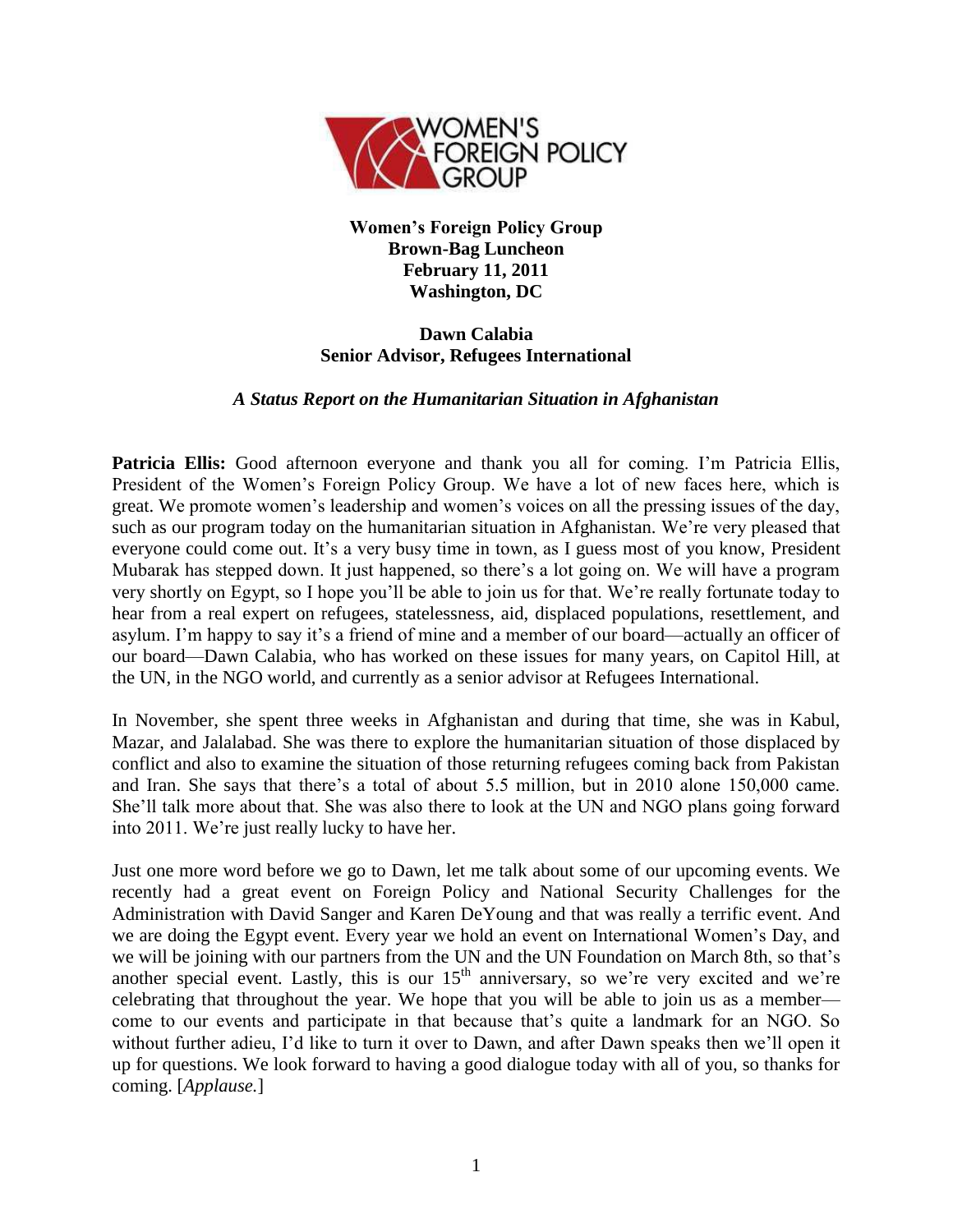**Dawn Calabia:** Thank you very much, Patricia. It's a great pleasure to be with the Women's Foreign Policy Group and for all of you to come and give up your lunch hours. When you come into an audience like this—I am not an Afghanistan expert, I had the privilege of working on Afghanistan when I was with the House Foreign Affairs Committee. At that point the lens was about the Soviet occupation of the country, which of course began in 1979. I've also had the privilege of working with Afghan refugees that got resettled to the United States—I was with US Catholic Conference at that point. Then I worked for UNHCR and the UN Department of Public Information and the whole question of the transition of the times in Afghanistan. The sad time of the civil war in the country after the Russians left, the rule under the Taliban, the valiant efforts that many American NGOs—including some in this building—did to provide services to women and families in Afghanistan despite the rule of the Taliban and to try to keep education going at small schools in people's houses and to give people hope for the future. I work for a small NGO called Refugees International. It was founded by a woman, and I thought that would be particularly important to tell you today. It was a woman who was with her husband—a businessman—in Southeast Asia and Vietnam when the refugee exodus occurred. She was very taken by the plight of individuals and the sad pictures that you saw on television. It was before CNN so we didn't have instant news coverage all the time; but you did get pictures showing up in the Thai press and the Japanese press. She felt she had to do something; so she founded an organization and called it Refugees International. She's still on our board of directors; she's still pushing us to do more, and she's still out there saying "one person can make a difference."

One person can make an enormous difference. Pat Ellis was one of the founders of the Women's Foreign Policy Group because she too believed that women could make a difference and that women getting together and working together, and helping each other to grow and develop and network would be a good thing—particularly in an age when getting in the Council on Foreign Relations, you had to be an extraordinary, extraordinary woman whom five people said you were extraordinary and you should be considered for membership. So we can, each one of you can make a difference in what you do. You may not see the opportunities today, but if you keep at them, you will be able to do it, particularly if you are able to join organizations and work in coalitions because that's how a lot of things get done. Please, use your voice at every opportunity you have on the issues that are near and dear to you. In my case, I got interested in refugee issues. As I said, I studied Afghanistan when I was in the House Foreign Affairs Committee. I was privileged to go out to Pakistan a number of times and go up to the border with Peshawar and go up to the border and sort of step across and come back across. I was in the motor entourage with Charlie Wilson—those of you who have seen Charlie Wilson's War—he was five times more outrageous than that movie made him out to be; but he got a lot done because he really believed that we really had to help the Afghans. Unfortunately, he wasn't listened to until after the war was over, until after the Russians left and we sort of forgot.

The Islamic Republic of Afghanistan was founded in 2004. By that point, there were over 8 million Afghans outside the country who were registered as refugees, primarily in Pakistan and in Iran. For the most part, those who went to Pakistan lived in camps. In Iran, they did not do that. They were allowed to live more freely in the society and work in most instances. The Iran-Iraq War was going on through some of that time, so I'm sure the government was grateful to have some extra workers in the country. With the emergence of the new state of the Islamic Republic of Afghanistan in 2004, the whole quest was on for the countries in the region to send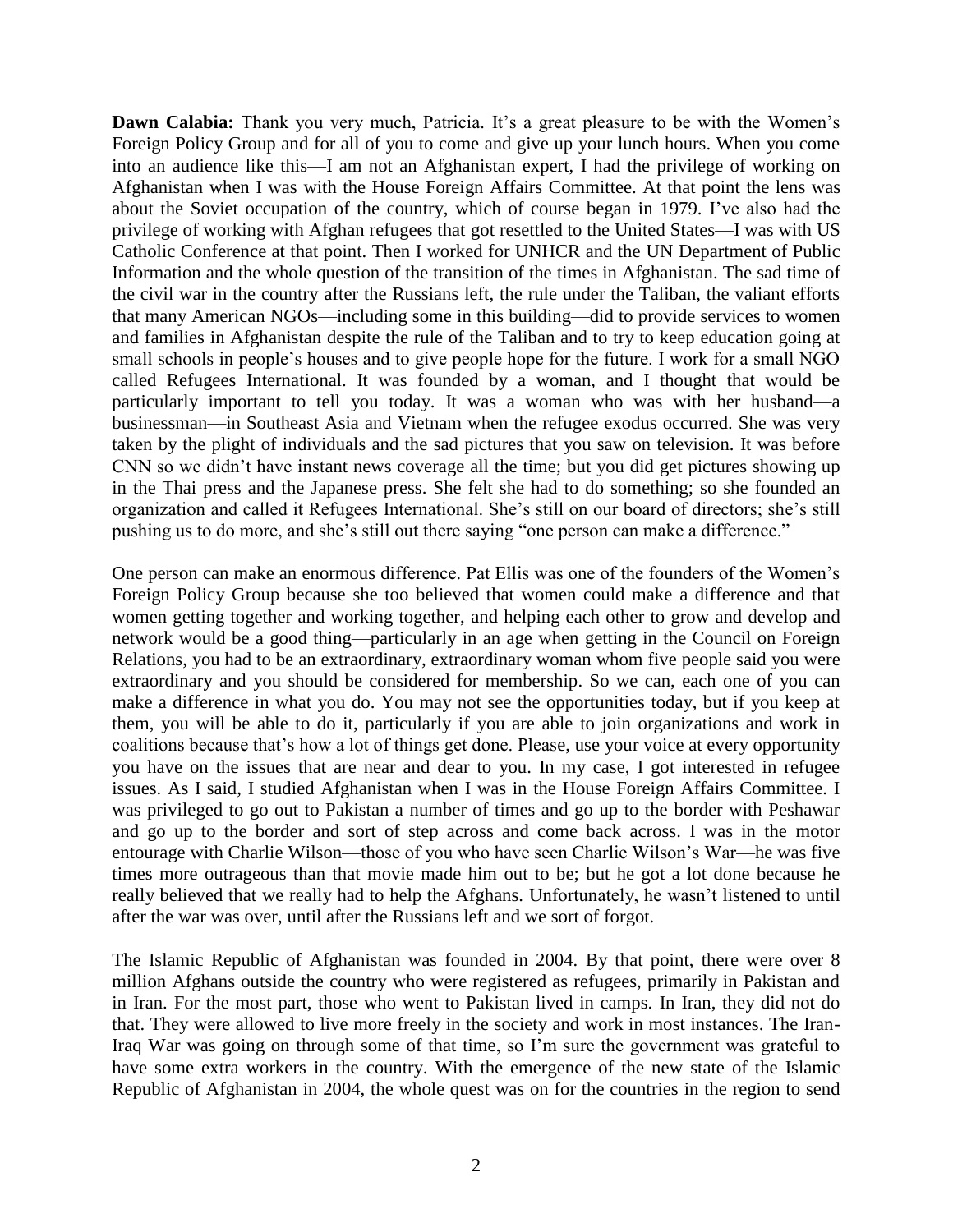the Afghans home. Many, many Afghans were anxious to go home. Pakistan, to make sure, in some cases, closed the camps. There were unexplainable fires and situations that convinced a lot of Afghans that it was time to go home. So, as Pat mentioned, we think about 5.6 million Afghans have come home. We know there's still about 1.7 million Afghans still registered in Pakistan. Pakistan this year decided to permit the re-registration of Afghans after saying in 2009 and 2010 that they were all going to have to go home. But they decided, given the conditions inside the country, they could stay if they were already registered, but that they had to comply with Pakistani laws.

We think that Afghanistan today has a population of about 29 million people. I say we think because there hasn't been an official census in a long time. The State Department estimates that the per capita income in Afghanistan is \$800; the *CIA World Factbook* says \$1000, so obviously we think it's somewhere between \$800 and \$1000. Why is that important? Afghanistan is a very poor, very underdeveloped country. If there had never been a Taliban, if there had never been problems in the country like that, it would still be eligible for international development assistance. Obviously in the current climate it's been an especially difficult period for them. 36% of the population is officially indicated as poor. And that's in a country with \$1000 per capita income. The life expectancy is 44 years, very low. It has the second-highest infant mortality rate in the world. One in every five babies dies before the age of five. It also has one of the highest maternal mortality rates in the world. Since 2004, the government has made strides, however. At one point there were only 900,000 children in school in Afghanistan; now there are over 6 million, which is wonderful, and a third of those are probably girls. But that still means that half the children in the country are not in school. In some cases it's because the schools don't exist; in some cases it's too far for the children to walk. When you're in Mazar-i-Sharif one of the interesting things that you see at 8:00 in the morning and at 12:00, are kids walking to school with their chairs. "Why are they carrying plastic chairs?" I asked the driver, and he said to me, "Well, because they need something to sit on when they get to school." And I said, "Isn't there any furniture in the schools?" and he said, "No." I said, "Do the teachers carry their chairs?" "Oh," he said, "I think there are chairs for the teachers…at least I think so." But he was very glad his children had a school to go to now. The schools were on double shifts. In some parts of the country, they were almost on triple shifts.

Refugees International has been going to Afghanistan since 2004 or 2005. We spent a lot of time in the camps in Pakistan. It was very difficult for us to visit Iran officially, so we don't have any official visits to Iran in the early days. We've been trying to understand what's been going on in the country and what the current situation is for people who've returned. One of the things that's understandable, but depressing, is that out of the 5.6 million people who came home, officially assisted by the UN High Commissioner of Refugees, aided largely by the United States and some other governments, many of those people have not been able to make it. As one family explained it to me, when we left for Pakistan, we were a family of three. We came back as a family of 12. We came back to our former house, which we were able to occupy, but it had only two rooms and it was much too small. Their garden was too small to support the number of people in the family, so they migrated to the cities—which is what's happened increasingly in Afghanistan. Afghanistan has a number of informal settlements around its major cities. The three that I visited were examples: Kabul, Mazar-i-Sharif, and Jalalabad. These informal settlements, many places would be called squatter villages, slums, other words used that could be used describe them. But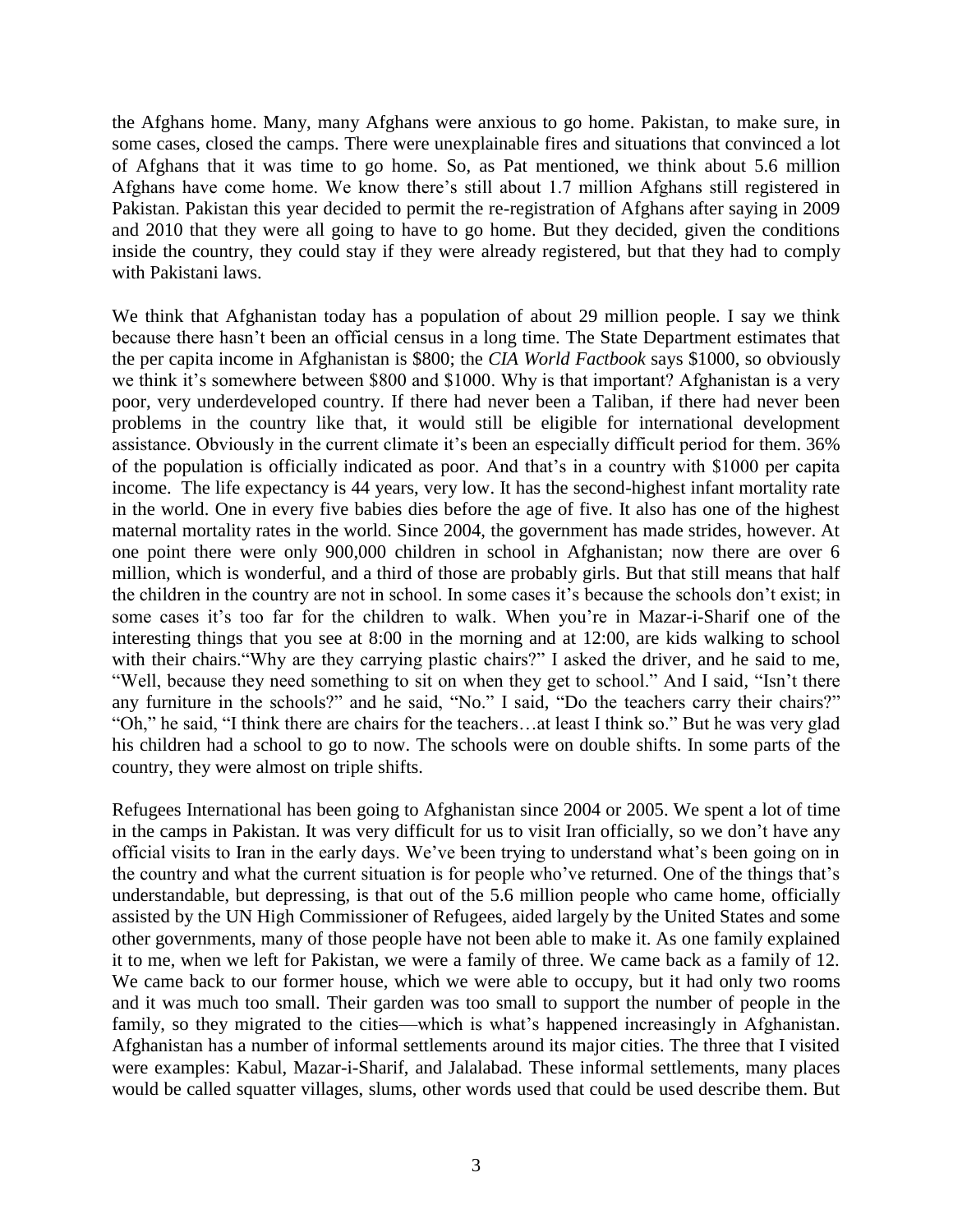there are the opportunities that people have taken to be someplace where they thought they had better access to services. And being out in the countryside where they there were possibly better opportunities for work, with opportunities to access clean water—which is a major need for twothirds of the population of Afghanistan—and where they hope their lives would be better. Afghanistan's government has been unable, unwilling to deal with the influx. There are restrictions. There are some regulations on what kind of buildings you can build here or there. But the government for the most part has not been able to enforce them or is unwilling to enforce them. They recognize that people have to have some place to live. On the other hand, if squatters are on private land, they will not permit aid agencies or NGOs to make any permanent improvements on the land, understandable. Also, they do not want squatters or informal settlements on government land, in case they have other uses for it. You particularly don't want government buildings to be taken over—which sometimes happens after natural disasters or after conflict situations. So they know they have this part, but they haven't figured out what to do about it—and meanwhile, lots and lots of people living in areas with no services. Afghanistan, in cities such as Kabul and Mazar-i-Sharif there's now electricity. You can see the transition line coming in from Uzbekistan, and it is very impressive. There's also a substantial amount of road construction that has gone on in the country—roads that were severely need for the development of the country. When you look at the question what kind of shelter expansion there has been in the country. The answer is very little. When you look at what kind of economic development activities that have taken place, the answer is very little. And so for many of the returning refugees and the internally displaced because of natural disasters that strike Afghanistan, and this is a country that gets everything. It has earthquakes, droughts, landslides, and winter blizzards that cut off access to large parts of the country. So much so that about 400,000 people displaced each year because of those natural disasters. While I was in Kabul, it was hit by an earthquake. No big deal. It came over the radio, but people just ignored it. It was a very low seismic shock. The fear is what will happen if there is a big natural disaster.

So what's happening in Afghanistan? Well, the good news is obviously with the second presidential election and a second parliamentary election. The bad news is there were charges of widespread corruption, dissatisfaction with the results. As a result, the Independent Election Commission took from September to November to certify the outcome of that election. And still some people are very unhappy about the elections and about them not gaining seats in parliament. The good news is that a number of women ran as candidates. National Democratic Institute ran a school for candidates of all political persuasions—anybody who wanted to come. They had 264 takers. At one point over 600 women expressed interest in running for elections. They were willing to have their pictures unveiled on posters, which you see around the city. They were willing to go on television and talk about their candidacy, and to speak on radio. Some were very traditional and wore burqas; so those were the pictures that you see posted. But these are women who are stepping up and saying we want to do something about the future of our country. And I think the women of Afghanistan are particularly impressive. Pat hosted a luncheon, I think about six years ago, five years ago, where we had a large delegation of Afghan women who came to the United States and they spoke about their desires. The time during the drafting of the constitution, they were part of the Loya Jirga [Grand Council]. They were fairly eloquent in what they believed and passionate about their commitment to the future—and so that passion remains.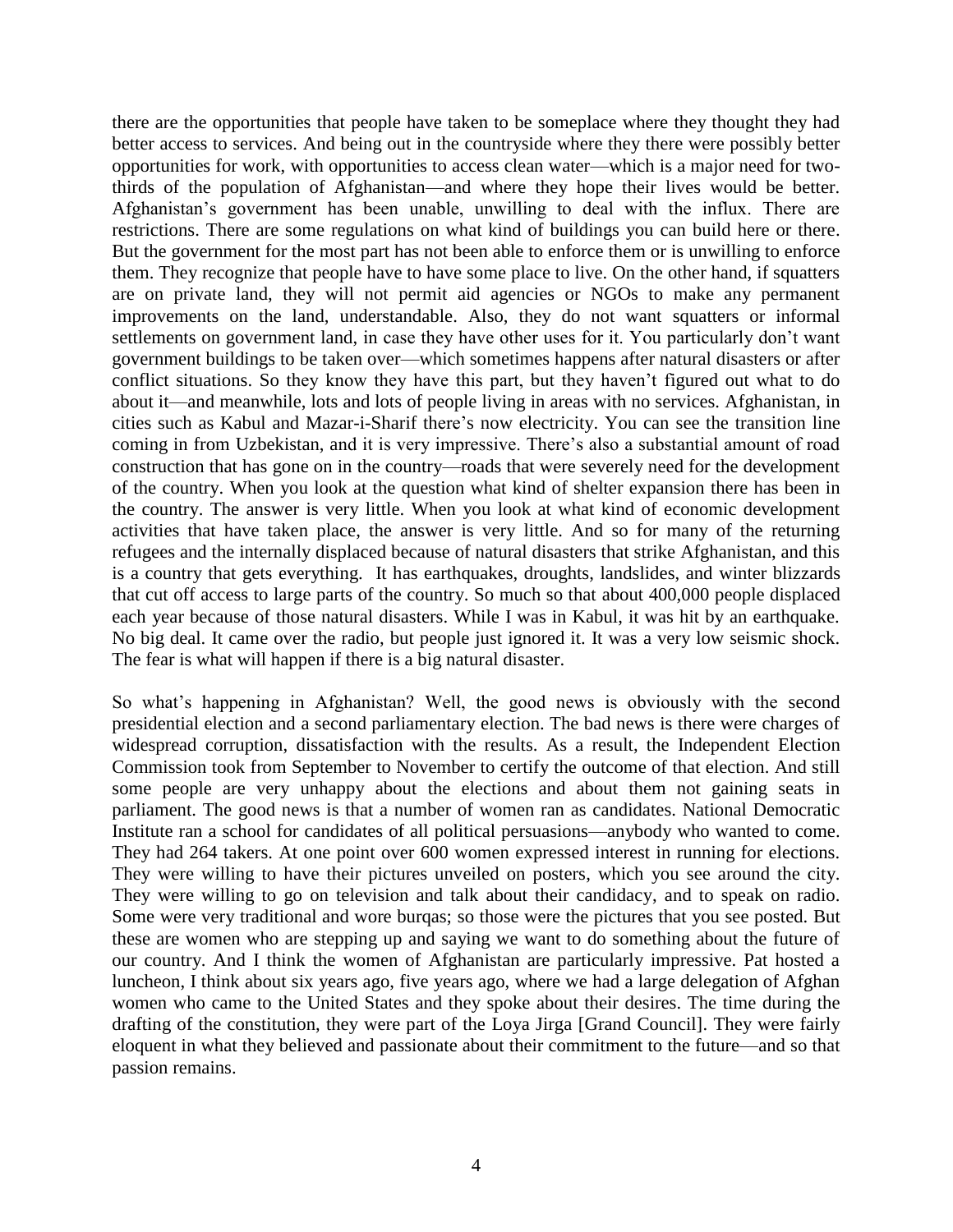But there are lots of problems in the country. The US, we think, invested about \$50 billion in Afghanistan. That's a lot, a lot of money. Largely, that is for security infrastructure. Largely, it's for the accountability of the Afghan Defense Forces and the Afghan National Police. It has very important functions for the government. But on the other hand, what hasn't been able to happen is economic development, creation of jobs, building of more schools and hospitals, and the expansion of people's ability to support themselves. Because largely US assistance—even the assistance that has been slighted for economic development—has gone into large infrastructure projects. There are about 300 NGOs that are working—nongovernmental organizations—that are working in Afghanistan. And of those, only a small handful of them, are doing what we consider traditional humanitarian work. And that's the kind of work that Refugees International looks at. We look at whose giving assistance to the neediest in the community just because they are needy. Not because they belong to this political party. Not because they came from this particular place. Because they have a genuine need. Who is dealing with the entire range of groups and interests in the entire community, in order to create the humanitarian space that makes it possible for you to provide assistance. Whether you support the Taliban, or you support some other group, or you support the government, or you wish to be independent and wish nothing to do with any of the above. Many of the NGOs are accepting funding to do large scale projects. Some used arms contractors, but only about 10%. There is a big debate now on whether Afghanistan will permit the continuation of private security forces working in the country. Some of you may have seen Dick Holbrooke's story when he was interviewed about this before he unfortunately died. He said he was in a car one day, the US Representatives, a special envoy from Afghanistan to Pakistan, and the driver and the armed security guard in the front were making him really nervous and how aggressively they were moving throughout the country. He asked them to stop. And the driver and the armed security guard told him to shut up. He had nothing to say to them. They did not work for him. If you knew Dick Holbrooke, he did not take that lying down. He came back and fought a campaign that people who work for the US Government should respond to the US Government, and should take into account that country or the customs in the place in which they are living and working.

So Refugees International is particularly sympathetic with the desire of the Afghan Government not to have 175 security contractors running around the country armed, fully armed and heavily equipped at a time when we are engaged in building a civil society and engaged in restoring the rule of law. On the other hand, there is an active conflict going on. The ISAF, the International Security Assistance Forces that went into Afghanistan in 2001 are now working very hard in the South and East to try to regain control in the areas of the country where the Taliban or armed opposition groups—OAGs [Other Armed Groups] are what they call them in Afghanistan—have taken hold or are threatening local populations. As a result of that conflict there is displacement. Last year when we were in Afghanistan, they estimated that displacement was about 150,000 to 200,000. Nobody was exactly sure because some areas of the country you are not able to access as a foreigner. And it is even difficult for Afghans to access those areas when there is conflict going on. This year there is an additional 115,000 people displaced as a result of conflict, some from natural disasters. We spoke with the head of the Afghan Red Cross Society, who is a woman, who has told us what has become so difficult in Afghanistan is the years of war, the very tough economy, conditions under which people are living. Which Afghans who are traditionally very hospitable to anybody, now she says the margins for sustaining their own lives are extremely limited—so their ability to provide long-term hospitality, or to host refugees or internally displaced persons, is very limited, and that has us worried. When we go to a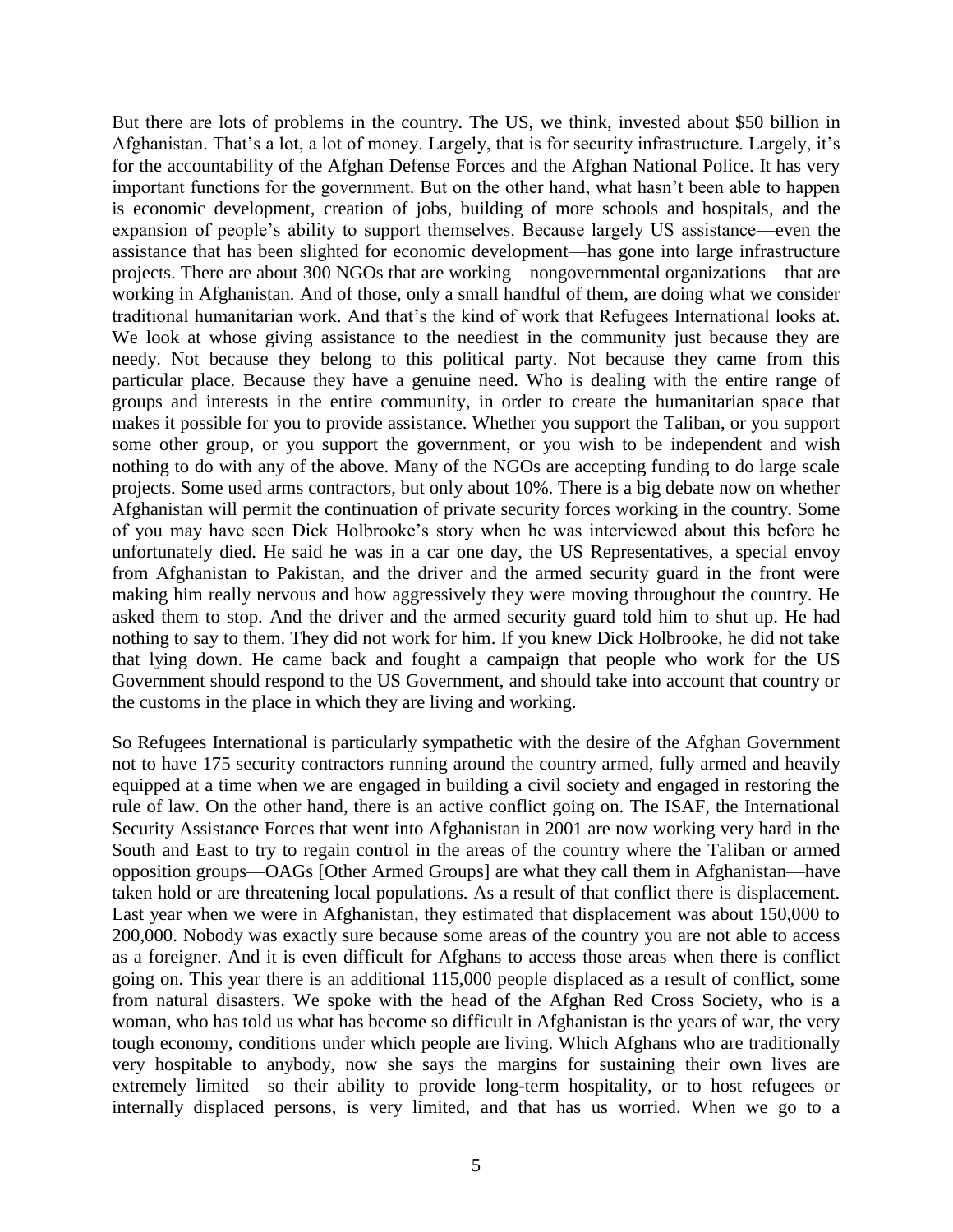community that has been struck by conflict, where there has been fighting, in some cases violence, and when we go into that community we are finding people scattered around at the edges of the village distance. She said that would not have happened in Afghanistan before. But given the very small margin of survival that many families live on it makes it very difficult for them to accept long-term sustaining hospitality or assistance even to other community members. Additionally, when the fighting occurs we hear from the International Committee of the Red Cross or UNHCR, and also from Afghanistan's Ministry of Refugees, and the displaced people who have been subjects of attacks when the Taliban comes in and tries to assert control over villages have resisted. They do not want to be taxed. They do not want to give up their sons to the Jihad. They do not want to take their girls out of school. So they leave, they leave the area. They are willing to go long distances to get away, or just go to the outskirts and hope the fighting will be over in a week or two and they can go home. They will go long distances. Outside the city Mazar-i-Sharif where we met hundreds of families, who have fled already in the north, some of whom blame the pressure of the ISAF forces in the South and the East by pushing the armed elements to other parts of the country that were formerly quiet and peaceful. We talked to them a little about what was going on in the country and what their views were. They were very concerned that the Taliban will be gaining control of the country. They were very concerned about their future. Some of them told us, one elderly gentleman said, "I lived under them a month before and I will not live under them again. I hope we can defeat them. I hope we can defeat them." But others will ask you what should they do with their children? Where should you say send them abroad to go to school? Where could they get jobs in other countries? They weren't sure of the future of their country. Many were concerned that the US and the ISAF forces were going to pull out in 2011. We talked to them about the London Conference, and there was an attempt now that they were saying 2014. People were not sure. There were also widespread sections when we talked to groups that ISAF forces were no better than the Taliban that they committed as many atrocities. The night bombings, the night raids, were equally bad. But when you talk to the human rights advocates in Afghanistan and also to the UN people on human rights abuses, they would point out very strongly that obviously these forces are not equal. The most serious, the most damaging, and the worst kind of atrocities were being committed by the Taliban and other armed opposition groups, and not by the outside forces, and not by the Afghan security forces. But still the perceptions are there. The Open Society Institute did a very interesting study that summer urging the governments that are working in ISAF to take into account the fact that public perception means something, even if they aren't real. It means you have to work on educating. It means that you're trying to help people understand about the government, about these military operations and what they are trying to do.

The thing that is remarkable about Afghanistan is the fact that the currency has maintained its value with very, very small fluctuations. With those of you who have worked in other crisis areas or dealt with other situations, know that often when a country has problems, particularly an armed conflict, going on its currency is greatly affected, while Afghanistan's currency maintains about 50 afghanis to the dollar—and that is marvelously consistent wherever you go in the country. As Afghanistan in the old days, it was always amazing to be out in the countryside seeing a sign saying foreign exchange in five languages, showing the exact rate of the afghani to the euro to the dollar and to any other country you can think of, the riyal, et cetera because Afghanistan has always had that type of sensitivity to culture and trade.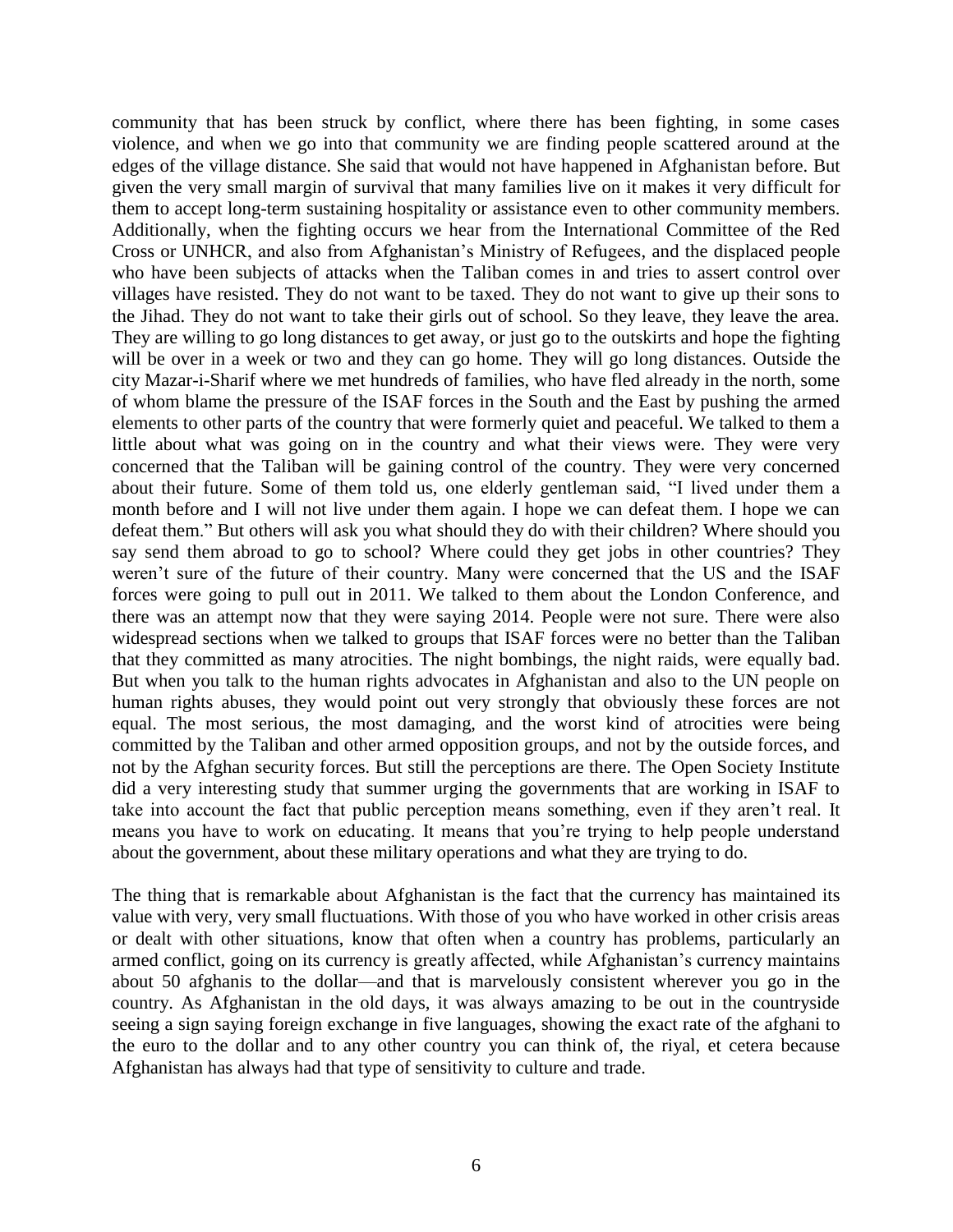So what can we hope for? We have talked a lot to the United Nations, the Office of the Coordination of Humanitarian Affairs, which has a presence in Afghanistan. We talked about the things we are greatly concerned about: the inability to get access to communities where humanitarian aid is needed due to natural disasters or as a result of conflict and fighting. We talked about the need for more partnerships from international NGOs, and the UN, and local Afghan organizations. These are the same organizations that were delivering aid under the Taliban—and in some cases during the Russian occupation of the country. We talked about the need to attract more investment and disaster risk management in Afghanistan. In Mazar in particular, the UN has done a very good job of working with the National Disaster Management Agency in that country to build local skills with some small NGO projects, to teach people how to measure the river water to know how quickly the flood is coming, to have sandbags ready and shovels, to have marked evacuation routes from areas that are subject to sudden flooding in every spring or every fall, depending on the season. We talked about the concern that the water table in Afghanistan is low and that this year there has not been much rain or much snow. So there is concern for this year that there could be a failed harvest in Afghanistan—which could mean greater hardship, particularly for the poor. The Afghan diet particularly for poor families is largely bread—and so the bread price is extremely important. You can see when you travel around the country and get some sense of the local economy frankly by the price of the bread. But there is going to be a substantial need for food assistance as we continue in Afghanistan. The UN has appealed for \$675 million—that is a lot of money. But they also have an enormous amount of need in Afghanistan, particularly in disaster risk management, providing food assistance, in supplementing the small national health programs that have been set up, in dealing with the needs of returning refugees, these really large families. Another population that the UN is very concerned about in Afghanistan is the standing deportees from Iran. Many Afghans go to Iran hoping to work. Why is that? Well, Iran has 77 million people, it has a life expectancy of 69.7 years, its per capita income is \$11,200—so more than 10 times, and it is a developed society. So many Afghans go there illegally hoping to work and they are caught and expelled, and they come back usually with nothing. Sometimes families are separated because they found the man at work or they found the wife in the community—the wife and children were deported and they come back with literally nothing. These national organizations for migration sometimes are able to do a little bit, like money for buses to get back to the country. What is also depressing is that the UN—to do a better job with the return and reintegration of refugees coming back to the country—the UN at the point, the UNHCR provides the per capita grants of about \$100 for families, per person, depending on how far they are going in the country. We found out that the truck ride costs \$125 per person. So how would they pay for that? When they got back, what did they have? Nothing, nothing. The UN has enough funding to maybe give them six blankets, two jerry cans, and two plastic tarps, and that's about it. That's not much to get started. So UNHCR started to improve its shelter program this year and it is looking to assist 4,600 families. A family in Afghanistan is six or seven people. So you hear if there's 900 families displaced, you know you're talking about a large number of people, 6,300 people.

So that's Afghanistan. What are we trying to do? We are trying to encourage the Congress, who are not funding anything at the moment, to say that they have to fund humanitarian assistance. The humanitarian assistance goes to people who need, and without it many people will suffer and die. And we are urging the United Nations and for the US to continue to fund the UN, its lifegiving programs, and to look not much at the major infrastructure needs, but for the humanitarian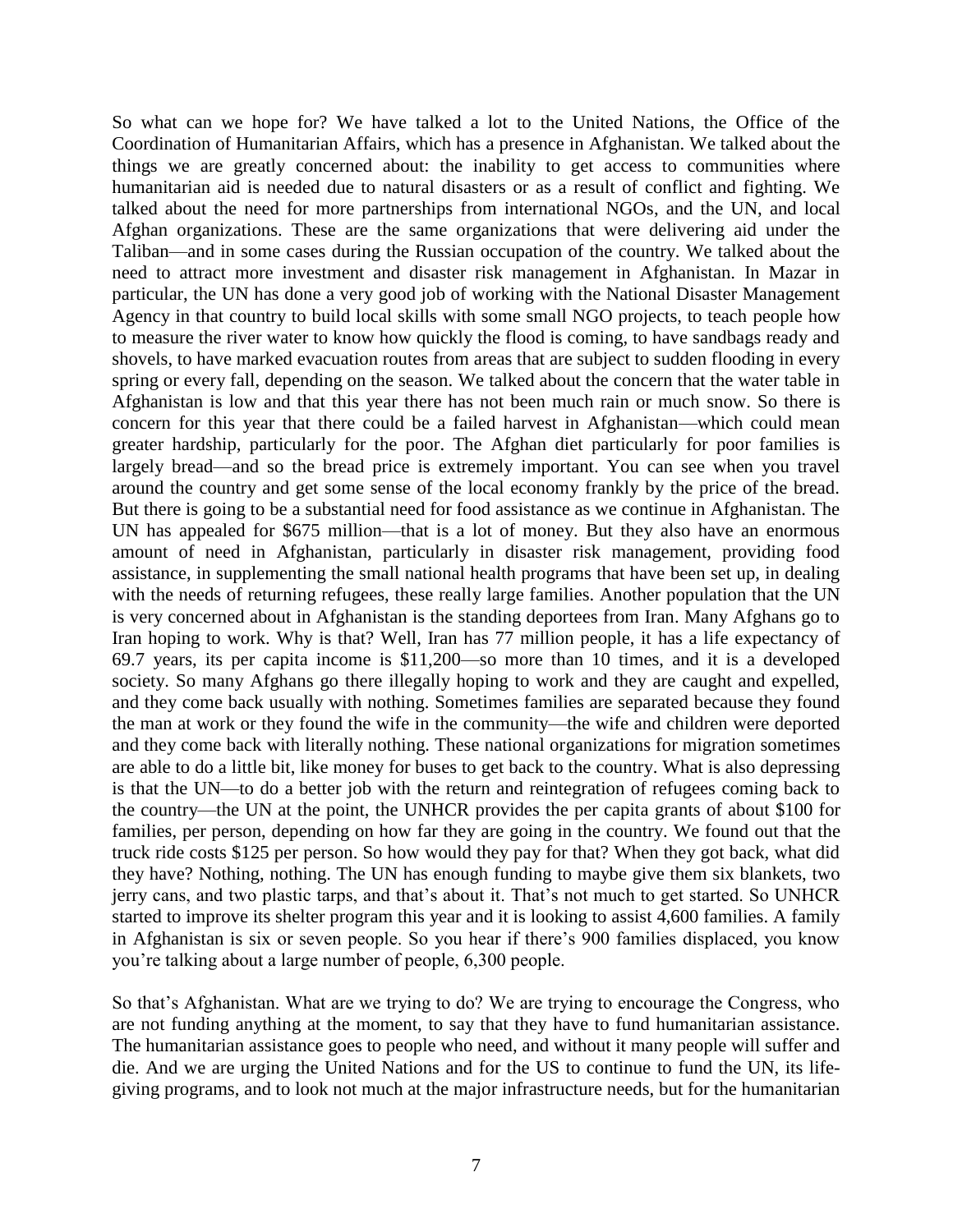needs of the people, particularly for access to health care, for basic education, and for clean water. With that I'll stop. Thank you very much.

**Ms. Ellis:** Thank you very much. [*Applause.*] So I am going to open the Q&A with a few questions and then I will call on anyone who has a question, I just ask you to identify yourself and keep the question brief. So just to start off with where you ended with all this humanitarian assistance going in there, how come people's needs aren't being met? I'm going to ask a few questions together. Another issue is obviously women, what is really happening? It was such a high priority starting with the Bush Administration, and is it still a high priority being on the ground? And I guess one other issue I just read about last night was that Australia is going to be considering deporting people who do not get asylum, failed asylum seekers. I understand that other countries are doing that. Also the Afghan Government has said that they cannot guarantee the safety of these people. So what happens to people coming from a variety of countries?

**Ms. Calabia**: Well USAF has said to have invested \$50 billion since the close of the fiscal year 2010. About \$15 billion has been pledged or more for Afghan reconstruction and development. We met with the ministries from the UK, from the EU, from ECO [Economic Cooperation Organization], from the Germans, to the Danes, and many countries who have forces as part of the ISAF operation have been honed in different parts of the country. What they tend to do is that they give aid in assistance to that part of the country, and only that part of the country. In some cases the security force country decides to assist the Afghan Government so they can build local services. In other cases, the emphasis has been more on the German model: they will fund NGOs, or local organizations, to take on certain kinds of activities. But in terms of the humanitarian need, not much money goes into the country for purely humanitarian purposes. We were one of the groups two years ago pushing for the Office of Foreign Disaster Assistance of USAID [OFDA] to go into the country to look at the conditions, to look at the malnutrition, look at the natural disaster problems, look at the need for improved coordination between the various donors. OFDA has been out there for over two years, and last year they spend \$33 million in the country, dealing a lot with natural disaster reaction and also with emergency assistance to displaced populations, and in some cases to NGOs. Their budget this year is \$1.1 million. The needs in Afghanistan has not changed. What's changed is the privatization of the need. USAID will put in about \$44 million in food aid in Afghanistan, food aid that is really needed. Some of it is used for girls to go to school, to encourage families to send their daughters to school. Some of it goes for displaced persons. Some of it goes into nurseries and hospitals for the poor. So the needs are definitely there. The question is when the country is doing as the Germans are where \$345 million in aid in Afghanistan—they've picked out certain types of projects they want to fund. And we go back to them, we need to do some natural disaster reconstruction in the North, something about earthquake-proof houses in this part of the country. They say, well not this year, not this year. So that's a concern.

What's the situation of women? It depends on where you are in the country. Afghanistan is primarily rural, an agricultural economy. Much of the population is extremely conservative. Do women wear burqas in the street? Not as much in Mazar but if you went to Jalalabad, I'd say yes, yes they do. I was told in Kandahar I would have to buy a burqa and walk around in it. We weren't able to go to Kandahar because the place we were going to stay was attacked. The owner called us and suggested that we come another time—the third time this has happened. We have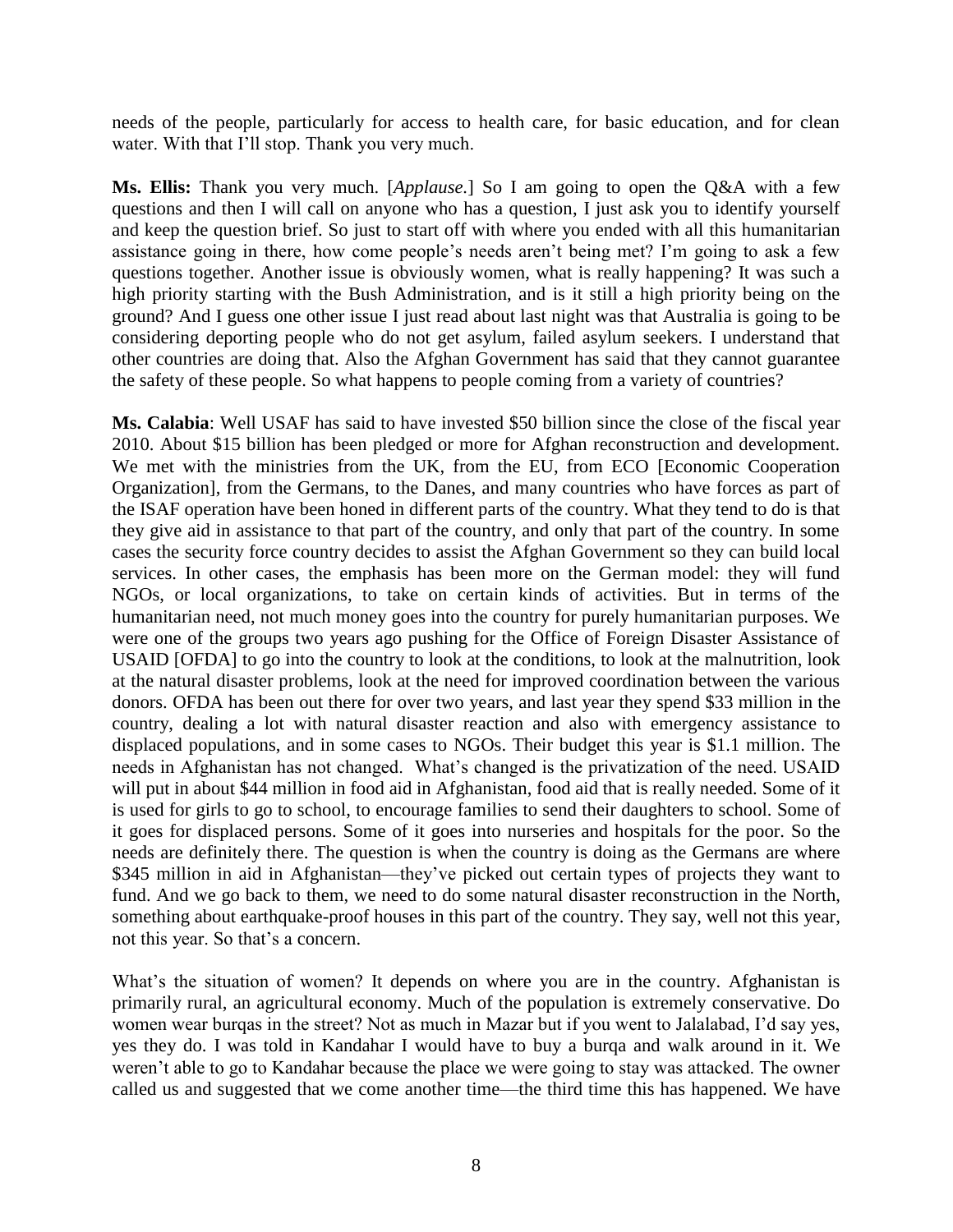talked to Afghan women who worked for different NGOs in the country, who worked for the government, and they were very proud of the progress they have made. They have been proud of the fact that their daughters are going to high school, and in some cases to college and university, and that they were encouraging them. They were concerned obviously that there was a conservative religious element and they did not want to lose their ability to function as a part of the society. And they said it was an uphill battle. Some families go to cities who came back from Pakistan and Iran because in the cities they feel that women can have more of a life. We met with one of the areas in where Afghanistan has set aside some land for refugees, outside Jalalabad. It is one of their best functioning communities. They set aside land for about 80,000 different households—only about 30,000 households will be able to take advantage of it. As I told you almost 6 million people came back. And even if you do the math and say everyone has six persons in a family, you'd be at a million households. Anyway, this guy was very proud, he said "I ran a school in Pakistan; I was a head master and had a very nice life." And I said, "why did she come back to Afghanistan?" He said, "Do you have any children?" I said, "I have four daughters." "That's great and what are they doing?" "Well one is going to be a doctor. One is going to be a lawyer. One is going to be a teacher. And the other one hasn't made up her mind." And I said, "you came back to Afghanistan and you're in Jalalabad?" And he said, "yes because this is my country and we are going to make it possible for our daughters to function." Now if there are more people like that in society there are opportunities. But it's not easy. And obviously as women have told us, as Afghan women have told us, and some women in other countries, wearing a burqa is some places. It makes it possible for them to move around in the market places, and so they do it. Although that does not mean they don't want their rights, and they're concerned about the functioning of the Parliament. We talked to one of the trainers of the parliamentarians, who told us that interestingly the women were concerned about the future of the country, as well as their own rights. And they talked about that a great deal because they wanted to see the country progress and for their families to have opportunities.

Deportation, there are lots of Afghan asylum seekers all over the world—some of them out 10, 15 years. They have not been found to be refugees or the government decides that the situation in Afghanistan had its own functioning. The government has its own constitution. It has law, they should be able to return to Afghanistan. The difficulty in coming back to Afghanistan is: where are they from? Who controls that part of the country at this point in time? And as Pat said, the Afghan government can't protect people. So if you left because you were a fearful opponent of the Taliban or you belonged to a political party that is no longer considered to be an acceptable one, you could be considered a tremendous risk. Afghanistan is still largely a tribal society. People's loyalties are much to their communities, their tribes, and their groups. Australia is not alone, the UK, Sweden, Canada, we'd all like to deport people to Afghanistan. And so over the protests of the government, but of course the government lets them come home. They are in a very difficult situation. Unfortunately the security in the countryside has gotten more dangerous. There were over 900 security incidents last year. More than 10 international NGO workers were killed. There have been attacks on UN personnel. In many parts of the country it is no longer safe to go by road anymore. So in our case we flew from city to city and by road to Jalalabad—where some people questioned our sanity for doing it. But there are good sources of information on security throughout the country. NGOs have set up an organization called ANSO [Afghanistan] NGO Security Office], which collects security information every morning. So we get up in the morning and we call ANSO saying I'm going to go here, what has happened? And you could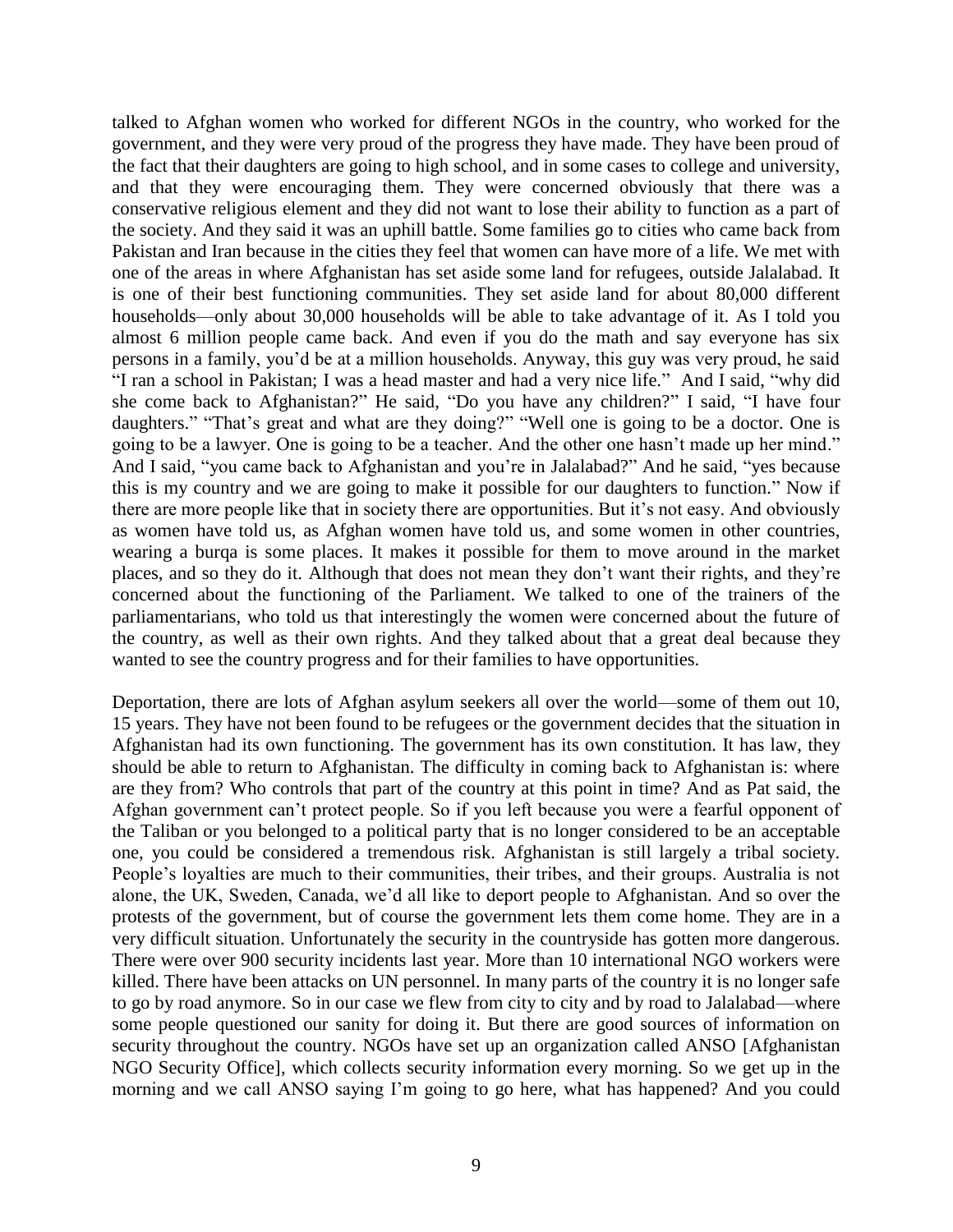also check with the US Embassy because you'll get better information than ANSO because of course civilians are not a part of the government. That's some of the challenges.

**Question:** Hi, I am Shikha Bhatnagar with the Atlantic Council. Thank you for coming. I have noticed that in security proposals in Washington, DC people are talking about military security in the region. If you could give me an understanding about the needs by providing more humanitarian assistance in order to complement the security goals being made by the US and the ISAF forces. In your observation, do you feel as if there is a rift? Do you feel that there is adequate communication between those who are working on humanitarian assistance in Afghanistan and the military leaders?

**Ms. Calabia:** One of the difficulties is that we all speak different languages. The military speaks the language of force protection. Humanitarians talk about need, on the basis of need and not because you are pro or anti. We talk about basic humanitarian needs. When you talk to the military, the concern is how do you protect yourself? How do you force your will on a community? How do you accomplish you ends? And one of the controversial elements of the US operations in both Iraq and Afghanistan is the Provincial Reconstruction Teams, PRTs—which are embedded civilian-military operations. The Afghans, interestingly the Afghan people just consider it the military. When you plan to sit down to talk to in the village when you say the PRT they will just look at you and say you mean military. Even though some of those PRTs are doing very interesting kinds of stuff around—trying to help farmers improve their agricultural production, introducing kinds of seeds and tools, harvesting practices and cultivation. At the same token, there are small isolated individual kinds of things that are happening. And the military correctly is concerned about clearing the holding. One of the things they have started last year under General Petraeus is that they are going to equip local Afghan militias in villages to make sure they had an alternate local national police. The difficulty for some of the civilians that we talked to and some of the government officials was the fact that these are people that are not particularly trained. And they said one thing we don't need is more people walking around with guns, and RPGs, and other types of things, and army vehicles. We have too much of that. We talked to Afghans, what they think about the future, about education. Everybody we talked to said education is the key. Education is the key for Afghans to get along with each other, to realize that we are one country, one society, and that we have to work and figure ways to build our country and build our community. That is the answer. So the military sees this country in a very different situation. The US policy in the region is not a surprise to anybody in Washington. It is driven by the military—the military objective in the country and it is not the same as economic development activities.

**Question:** Thank you for your participation. My name is Max Jalandoni. My question is that I would imagine that in order for the Afghans to be self-sustaining the people would need to generate jobs. And in that regard, small and medium sized business proposals to achieve the purpose the way the operation should be. And so what sort of businesses do you think they should they try to develop and what parts of the country would be best to get them?

**Ms. Calabia:** It is a very good question. The UN Development Programme and the World Bank have done studies of the country. USAID has done similar studies about potential areas of development. But the military was happy to pull attention to the fact that Afghanistan sits on an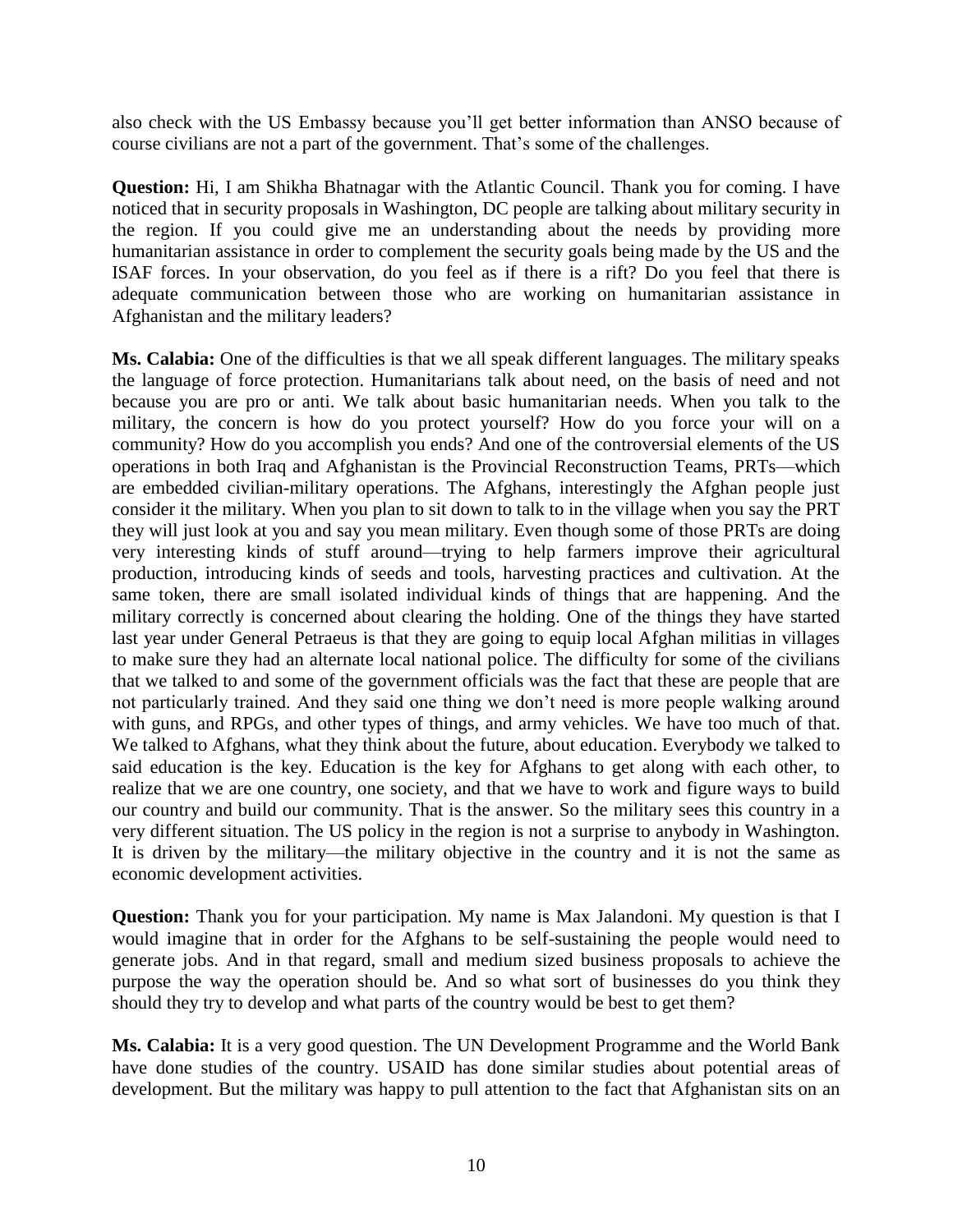enormous amount of minerals, mineral deposits, some are extremely valuable. But the question is how do you get access to them? The Chinese are opening a big copper mine in Afghanistan. But they have to be demined first. One of the things I've failed to mention is the fact that Afghanistan is still littered with landmines and unexploded ordnance—some of them go back to the Russian occupation, starting in 1979. One of the major NGO activities in the country, local NGOs, as well as international ones, is demining. So going into a piece of property and trying to get rid of the unexploded ordnance, get rid of the anti-personnel mines, so that it is safe to till the land again to build a road, to open a factory. One of the UN officials I spoke to said it would take five years before Afghanistan—five years with the same level of intensity that we are doing this year, to remove the unexploded ordnance that we know about at this particular point in time.

As far as investment and small businesses, I think USAID, and as I said, the EU and ECO, and UNDP, have been looking at different kinds of enterprises. And obviously energy is a very important factor for the country, and access to that energy. As I said, like Mazar who has access to energy, but if you go about a mile outside the city limits there is no electricity for two hours, a day possibly. Another reason important for business is security. So if there's going to be international investment, people are going to be looking for immediate returns. Afghanistan is not a country where there are a lot of immediate returns frankly, except in opium. Opium production remains a major part of the Afghan economy. In fact, General McChrystal and General Petraeus agreed it was time to force bombers from giving up that form of income production because in some cases it was the only things keeping their families going. So there are small businesses that can drive around. There is a lot of construction going on in cities. There are a lot of IT crews going up to places with computers—lots of small businesses, restaurants. Afghanistan is an agricultural country. We were there doing pomegranate season. If you never had an Afghan pomegranate, I urge you to put it on your list. It's one of the best things I've ever had. And they are extremely proud of their pomegranates. But the question is the supply. Building the roads means that farmers can get their things to market. However, they have to go through ten checkpoints to pay-off ten times, keeping to discourage the farmer from trying to do that. So controlling access, making it safe for people to engage in commerce is really important.

**Question:** Kristina Olney with the US Commission on International Religious Freedom. Thank you for putting on such a wonderful event. How are the 300 NGOs you mentioned in Afghanistan doing traditional humanitarian work you mentioned? And how much US assistance is going toward all of these NGOs? And also, what role is corruption playing in this lack of humanitarian work? And do you see a future for improvement with corruption if there was the inauguration of the new parliament?

**Ms. Calabia:** Those are all very good questions. Obviously corruption has been a very big problem in Afghanistan. It is a problem in many other countries, many developing countries. And sometimes one of the problems that we have when meeting with the local community groups is we heard about the \$50 billion that was pledged at the London Conference, or you know some other conference, and you know it was all stolen by the president. It takes years, years for that money to get into an economy. They have to approve projects. They have to set up the financing mechanism. They have to determine how it is going to be constructed. So there is a great deal of suspicion of the central government—an unwillingness to give them the benefit of the doubt since it goes wrong, it wasn't planned and operated. The NGOs that do the traditional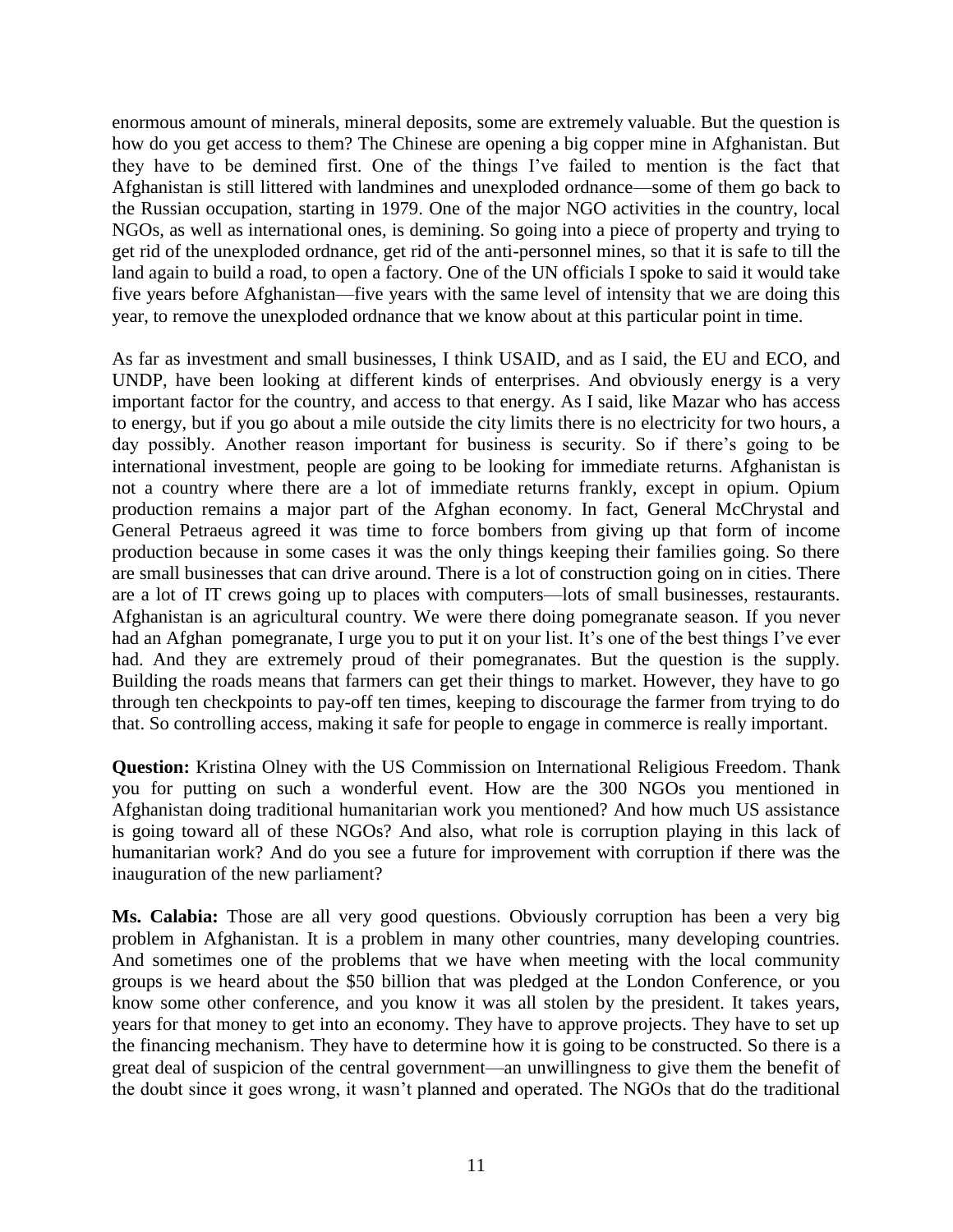humanitarian assistance are such as the International Committee of the Red Cross, which this year it unfortunately reported that it is becoming more difficult for them to operate in the country. Although they deal with everybody in the country and they get permission to do their kinds of work: their healthcare, their training of doctors and local providers, and their emergency assistance after natural disasters and conflict situations. But the security situation is very tough and they are not going to expand their operations any further. I think this is the first organization that I have ever met that said they would go immediately and work on the support. The NGOs that are doing humanitarian assistance actually tend to be smaller ones. They tend to have developed niches in society where they are willing to easily go out and meet with everyone in the community and try to get communities to buy into the things that they are trying to do. To make sure that the community understands, appreciates, and wants this kind of work, and that the community is involved in this work, whether it is healthcare, education, roads, sanitation kinds of work. And it is difficult. As one NGO we met with said we do that kind of work in other countries, but frankly we don't do it here because it is so much easier to go to USAID to get a \$300 million grant to work alongside a road construction project or to do a food for work program—which is what the UN is doing all over the country. So Afghans get paid six dollars a day for 50 days while they do some type of food for work: remove rubble, dig out latrines, that kind of stuff. But there are still substantial humanitarian needs that aren't being met. And as security become more prevalent—particularly in the north where people have been freer to move around—it can be very important that people understand that if you are doing this kind of work that is humanitarian, it is not to advance counterinsurgency strategy of the United States, Norway, Germany, et cetera.

**Question:** If it could be the US and the international community is giving money for traditional humanitarian work that it is not getting aid or is the money not being given?

**Ms. Calabia:** It is not the priority for operations. Afghanistan was a difficult place because you know there was nothing there when we went in, very little was functioning. And we have 6 million people coming back to a country and just accommodating their very basic needs is a big shock to the economy. So the US is giving assistance and it tends to be for the big privatized assistance. It's not looking for a need to develop because a volcano erupted or an explosion or there was a river flooding or there was local fighting therefore 40 people lost their houses. And understandably, when you're investing some people will say the surge will cost \$30 billion—I read that in some Congressional report. So when you spend that kind of money it's very tough to say well we should all be coming in and assisting the school kids who need lunches. We should also be trying to do something about the widows and orphans and that we should be working with the disabled. There's a feeling that we're doing all these big things, so somebody else should do those things. And I'm going to say that's the conversation we had in several places.

**Question:** Hi, I'm Aaron Tiffany from Deloitte Consulting. I just want to touch on a point. You keep on going back to the military. I used to be an officer in the Army. I was never in Afghanistan, but I was in Iraq. And I would say I don't necessarily agree that while the military definitely is focusing the security and point checking. I don't necessarily agree. Anybody at this point in the game who would argue that the major driver in any military type operation. I think that basically everybody knows that you can't win a war like this without engaging the local population and finding out what their needs are: economic, social, developmental, and other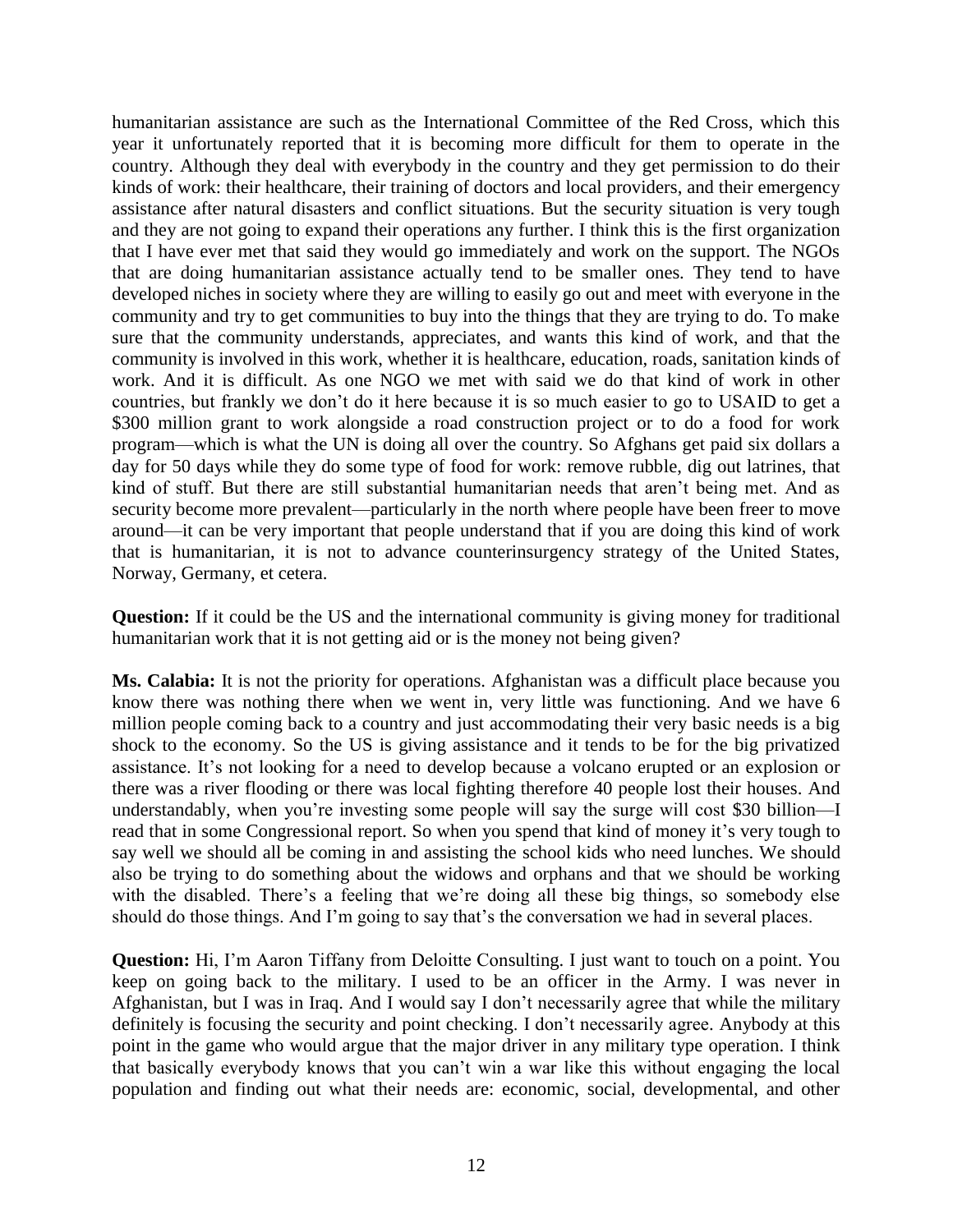things like that. But there is a disconnect, like you alluded to. It's not necessarily out of interest, maybe it's not speaking the same language. With that in mind, what do you think the military can do better to help develop these programs on the ground?

**Ms. Calabia:** I would say I don't think it's the military's job. I think it's the civilians for which the US Government should be facilitating. Congress is going to cut off what little side of the civilian part of the government we have, in terms of cutting the State Department and USAID, and funding for NGOs. I think lots of people in Afghanistan are told that COIN [counterinsurgency] strategy had made a big difference when it came into Afghanistan that they saw it. But then they said we don't like the Special Forces and drone attacks, and we don't like the bombing, we don't like this or the other thing. On the other hand, they would like to feel secure and that's difficult. So the COIN, the counterinsurgency strategy, is interesting and people think it made something of a change. But then the question is what kind of Afghan institutions are being developed? How can this be taken over? Afghans, like everyone else, want to have their country to themselves and run it themselves. So the question is how do they get there? And nobody is quite sure how they get there because, so far, there is a lot of disruption in the government. The parliament was elected. There was a big dispute whether the president would actually call the parliament into session in January. And the parliament threatened to come together by itself. So he realized that and let it go. There are still 150 people who are very upset that they did not win their elections and they are challenging the system. I think the problem is when you look at civilian institutions and I think when having that handle working together in those situations. Some of the NGO workers we met while in Afghanistan were military who got turned onto this kind of work, understandably. But it's very difficult because the functions are different. I think that it's ironic that one road we were on in Mazar there was a convoy who went down the road in one of those new mine resistant vehicles with the rotating turret and the guy was holding a gun in one hand and waving to the kids with the other. It was a very ironic kind of picture. And our guards said we are getting off the road; this is the most dangerous time of day and we should be nowhere near convoys. So we pulled off the road and waited for this convoy to go down the road.

**Ms. Ellis:** Can I just add one thing. We had a program with a *New York Times* reporter who did a series on FETs they're called, Female Engagement Teams. I'm not sure what you think about that, but their whole purpose was to connect particularly with women because they could talk to other women. And in the course of her coverage of this what was happening was they were also talking to the men and getting more of a sense from the community. That was part of her role to find out what the people there really wanted. And a lot of the women were saying that they wanted more health clinics, education. So that was kind of a side bar on what you're talking about. Isn't it true that the military in so many of these operations, whether it's in Afghanistan, other places, is not exactly thrilled about having to do the type of work they're having to do. But they have to do it because that's the situation we are in.

I just wanted to ask one last question to Dawn. You mention the divisions and the differences in the country. You know, the South, you hear about all the fighting there and the North supposedly a different scenario. You know we had another reporter who talked about how the North is becoming more like the South. But what difference does this make in terms of getting assistance